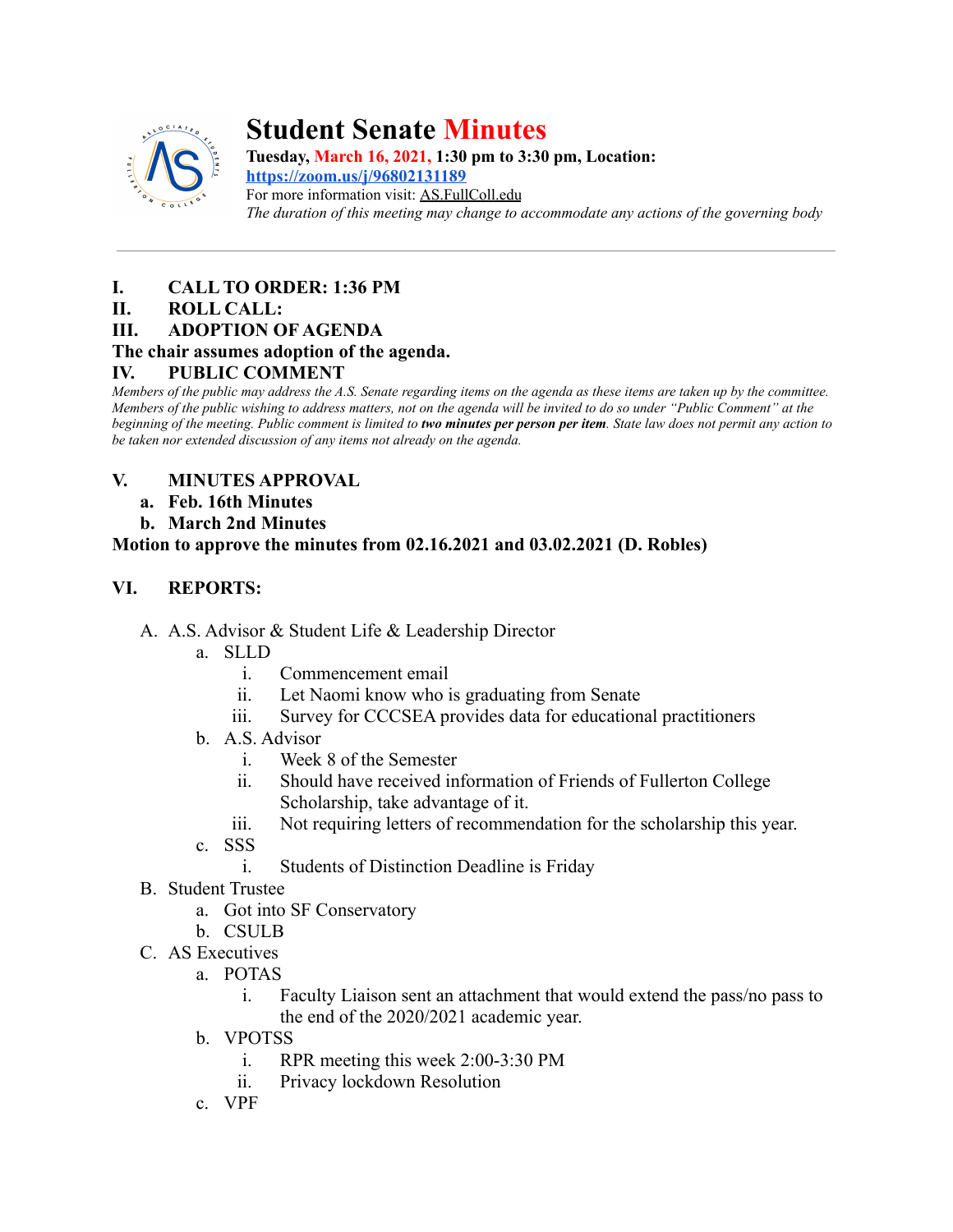- i. Finance 1-2:30 PM
- d. VPA
	- i. Thursday art class, with an art professor
	- ii. Friday video game night, a higher level of need
	- iii. Study sessions for Midterms, Omnipointment link
- e. VPR
	- i. Constitutional bylaws have been postponed
- f. VPPR
	- i. Communications will be from 1-2 on Wednesday, encourages as many people as possible
	- ii. Potentially live-streaming meetings
	- iii. Fill out the survey for graduating transfers
- D. Faculty Senate Liaison
	- a. Taskforce for a safe return for moving forward, protocols that will be in place.
	- b. More information will be given at a later date

### **VII. STANDING COMMITTEE & TASK FORCE REPORTS:**

- A. Research, Planning, and Resolutions
- B. Finance Committee
	- a. Motion to approve up to \$400 for Little Free Libraries (G. DeVries)
- C. Judicial

### a. **Motion to recommend dismissal of C. Bender (T. Cruz)**

#### **Motion dismiss Crystal Bender (W. Cruz)**

### **The vote tally will be included**

b. **Motion to approve the listed changes to the governing documents. (G. DeVries)**

## **ARTICLE III STRUCTURE**

### **SECTION A. The Student Senate**

**The Fullerton College Students-at-Large shall be governed by a Student Senate comprised of duly elected and appointed students. assisted by appointed agents.**

**The Student Senate shall be comprised of up to 33 Student Senators. representing a number of students determined by dividing the current enrollment of the school by the number of Student Senators.**

### **SECTION B. Executive Officers**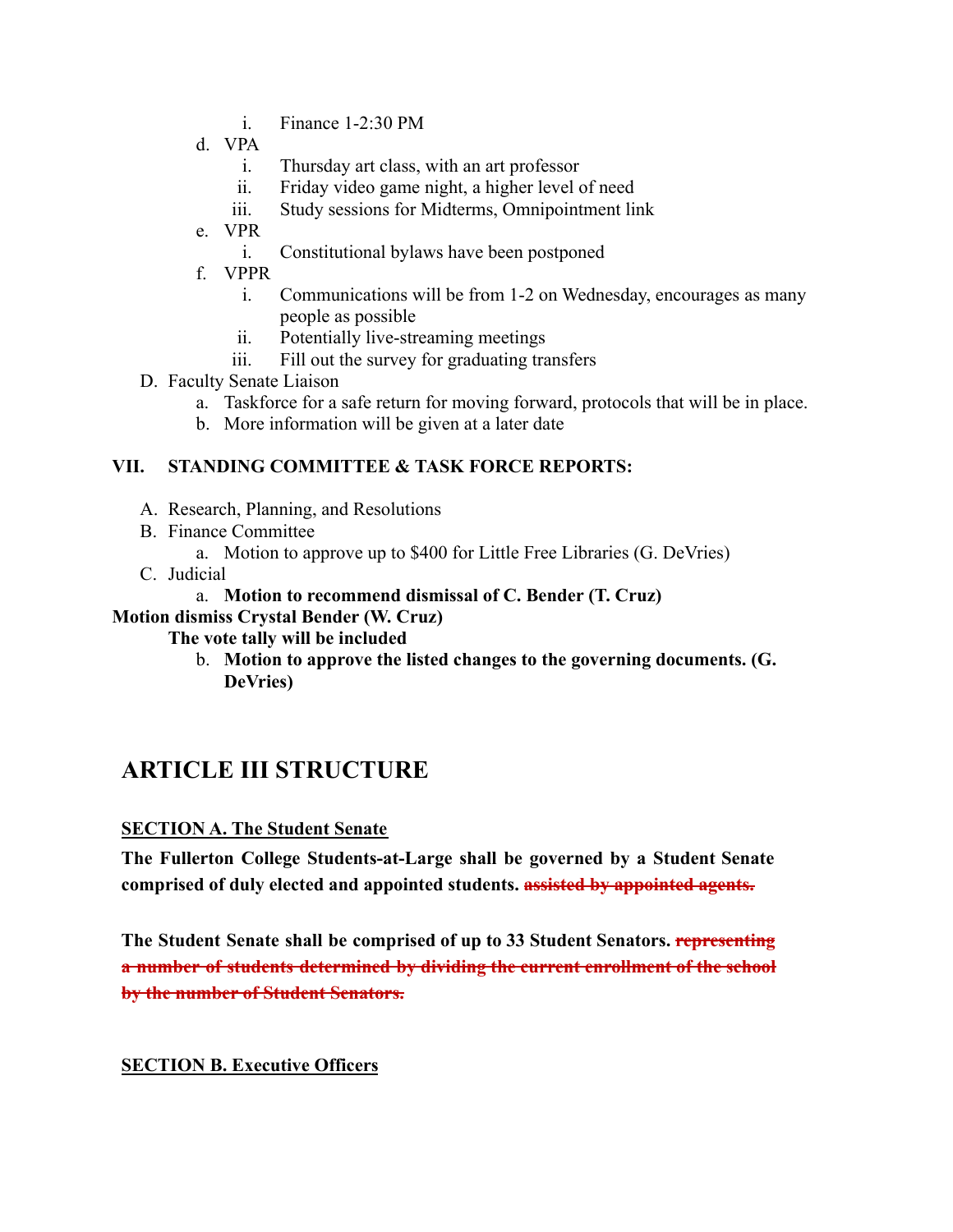**The Executive Officers shall The Executive Council shall be comprised of the Executive Officers which include:**

- **● President of the Student Senate Associated Students**
- **● Vice-President of the Student Senate**
- **● Vice-President of Finance**
- **● Vice-President of Activities**
- **● Vice-President of Records**
	- **● Vice-President of Public Relations**
- **● Inter-Club Council President**

#### **SECTION C. Absence of Chain of Command**

**The Associated Students is not governed by a "chain of command," or the hierarchical, vertical construction of an organization. No individual member of the organization may forcibly compel another member of the organization to take any action, formal or otherwise. Only actions made by the Student Senate or the Inter-Club Council may compel or authorize official actions made by the Associated Students.**

#### **SECTION D. Executive Council**

**The Student Senate Executive Council shall consist of the President of the Student Senate Associated Students, Vice-President of the Student Senate, Vice-President of Finance, Vice-President of Activities, Vice-President Of Records, and Vice-President of Public Relations, Inter-Club Council President, and Executive Pro Tempore.**

#### **SECTION E. Bylaws of the Student Senate**

**The Student Senate shall establish guidelines for all members in the Bylaws of the Student Senate. (This will be updated)**

#### **SECTION F .C. Advisor(s)**

**Advisor(s) shall be appointed by the (selected by four students and four faculty, and two administrators) one is the administrator over Student**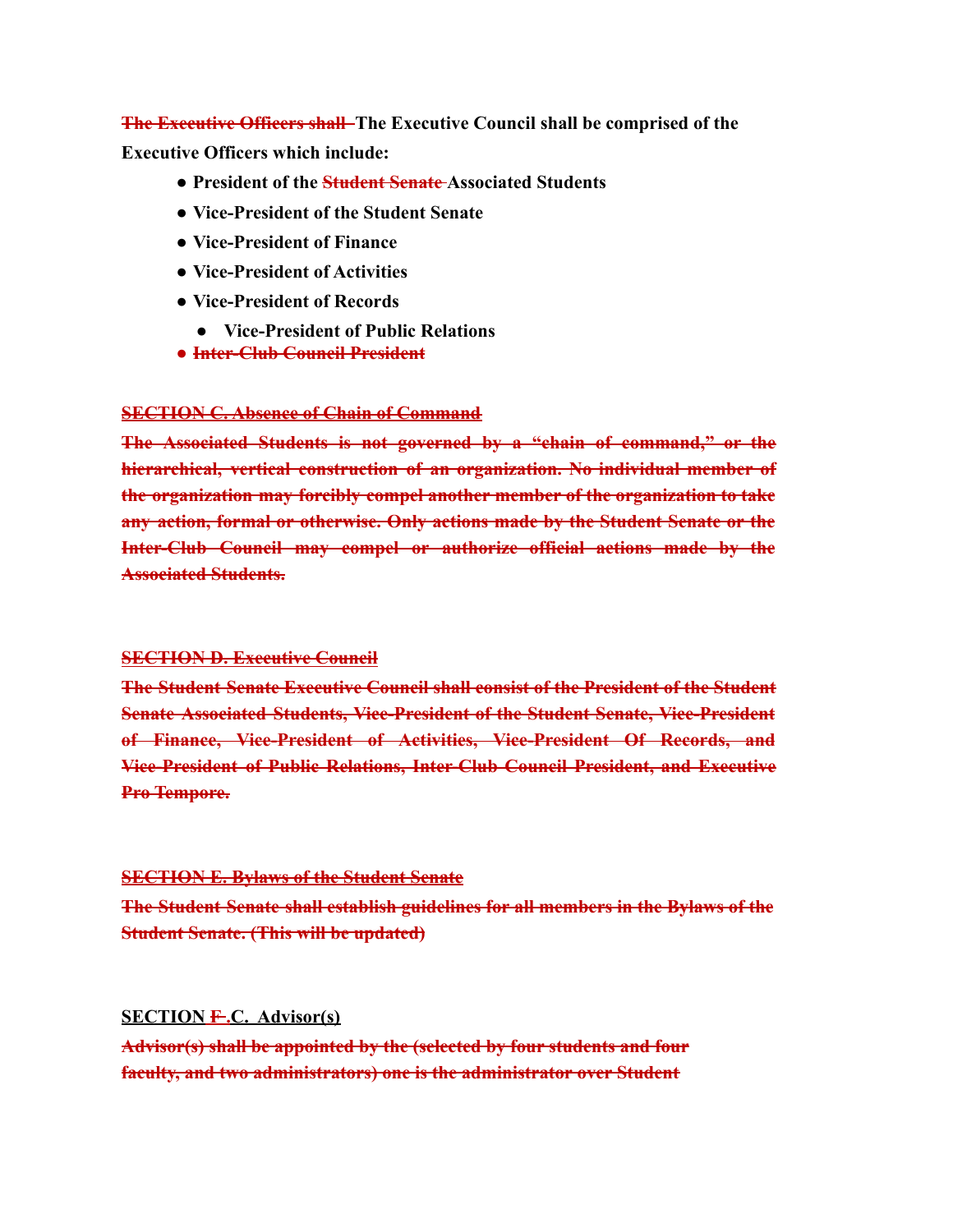### **Life and make a recommendation to the college president. Administration of Fullerton College as non-voting members.**

**The Faculty Advisor shall be appointed to a three-year term. The Faculty Advisor is appointed by the College President based on a recommendation from a selection committee comprised of four students chosen by Associated Students, Four Faculty appointed by the Faculty Senate, and two administrators (one of whom is the director of Student Life and Leadership).**

### **SECTION G D. Student Trustee**

**A Student Trustee shall be elected by the Fullerton College Students-at-Large to serve as a liaison between the Fullerton College Students-at-Large and the NOCCCD Board of Trustees and shall not hold this position while also holding an Executive Officer position.**

- D. Activities
- E. Elections
- F. Education and Curriculum
	- 1. Trying to communicate with the Math department and the pass and no pass
	- 2. Addressing diversity in the curriculum
	- 3. Design a survey, will not be able to send out this semester, will be carried over next semester.
	- 4. Ethnic studies resolution and strengthen ethnic studies
	- 5. Don't feel like there is enough time, the institution will remain and ensure that they will pick up.
- G. Communications
- H. Constitution & By-Laws Revisions

### **VIII. UNFINISHED BUSINESS**

- A. Swearing in Senators & Rep
	- a. Ashley Song, Elise Tewksbury, and Katelyn Nanez were sworn in as Student Senators.

#### **Motion to approve three student Senators to the Student Senate. (L. Ueno).**

- B. CDO Appointments
	- i. Erin LaCorte
	- ii. Madison DeVries
	- iii. Kennedy DeVries
	- iv. David Robles
	- b. Students of Distinction need four students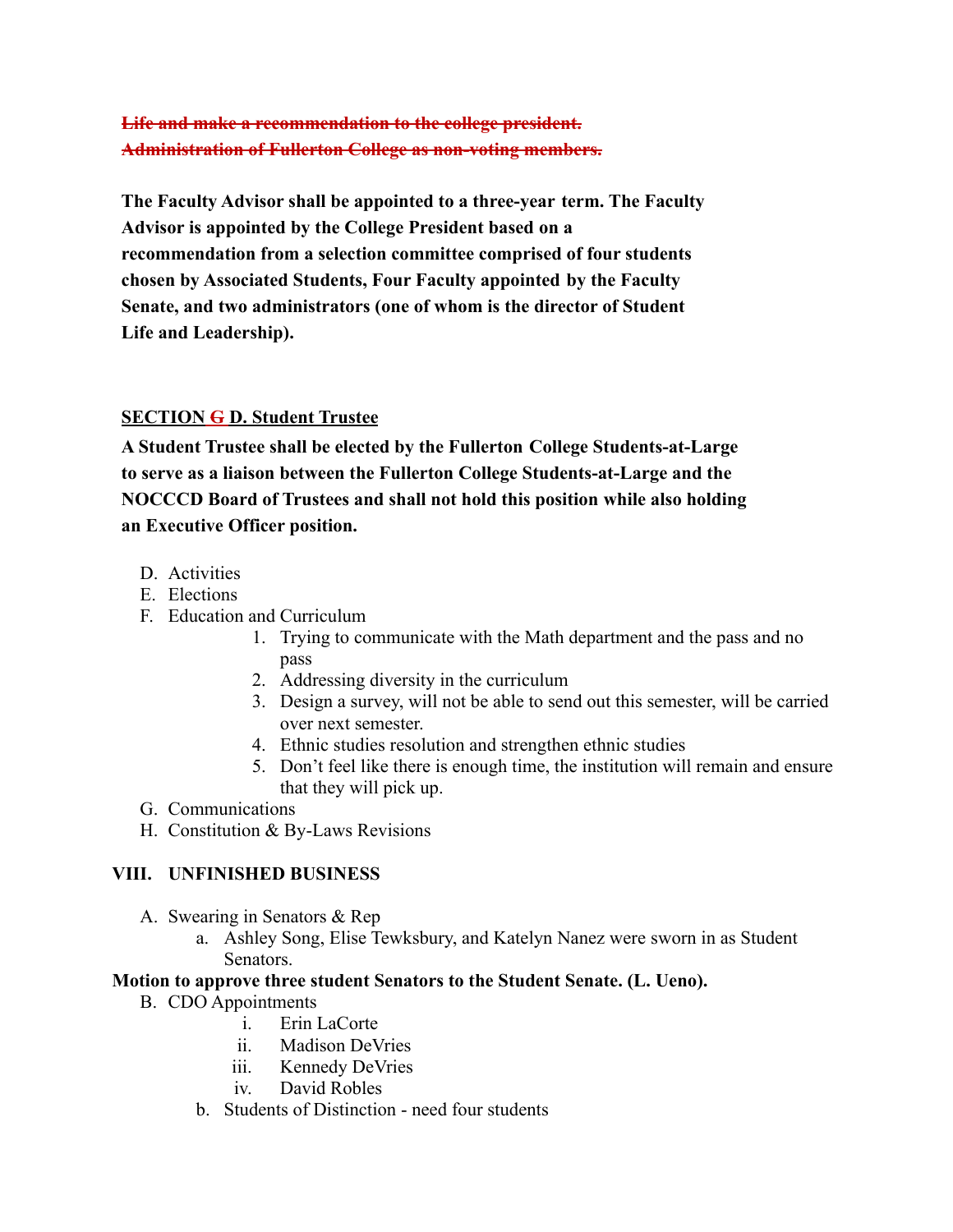- i. No meeting
	- 1. Personal achievement tina
	- 2. Academic Grant
	- 3. Service Erin
	- 4. Distinguished Student of the year Madison

**Motion to approve the four students: Grant DeVries, Madison DeVries, Tina Cruz, and Erin LaCorte to the students of distinction committee. Personal Achievement: Tina Cruz, Academic: Grant DeVries, Service: Erin, Distinguished Student of the Year: Madison DeVries.**

#### **IX. NEW BUSINESS:**

- A. Live Streaming AS Meetings
	- a. We will set the recording for those who have their camera on.

### **Motion to approve the live streaming of AS events. (G.DeVries).**

- B. Spring Elections
	- a. Monday or Tuesday 8-11 AM, potentially 10 on Monday

#### **Motion to approve Sheree Brewster and Omar Garcia to the Elections Committee. (G. DeVries)**

- C. Anti-AAPI Racism Statement and potential actions
	- a. Statement and resolution
	- b. Anti- AAPI Racist Statement of support
- D. Future Agenda Items
	- a.

### **X. ANNOUNCEMENTS**

### **XI. ADJOURNMENT: 3:14 PM**

| <b>Senator Name</b>   | <b>Dismiss Crystal</b><br>bender |
|-----------------------|----------------------------------|
| Aquirre, Lucas        |                                  |
| Arpon, Malia          |                                  |
| Bender, Crystal       |                                  |
| Brewster, Sheree      |                                  |
| <b>Brito, Giselle</b> |                                  |
|                       |                                  |
| DeVries, Kennedy      |                                  |
| Farias, Alexandra     |                                  |
| Garavito, Emandra     |                                  |